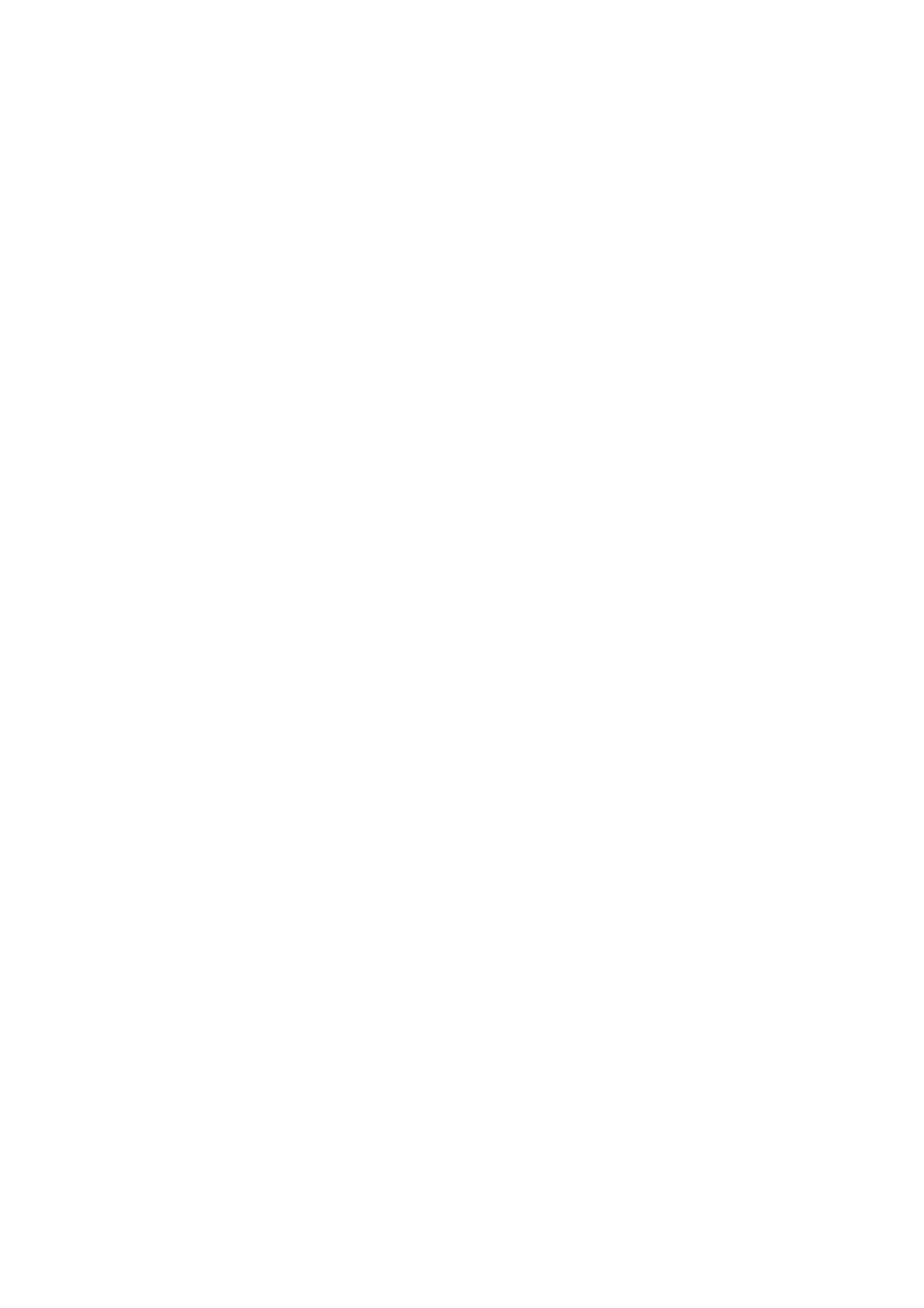# <span id="page-2-0"></span>**Table of Contents**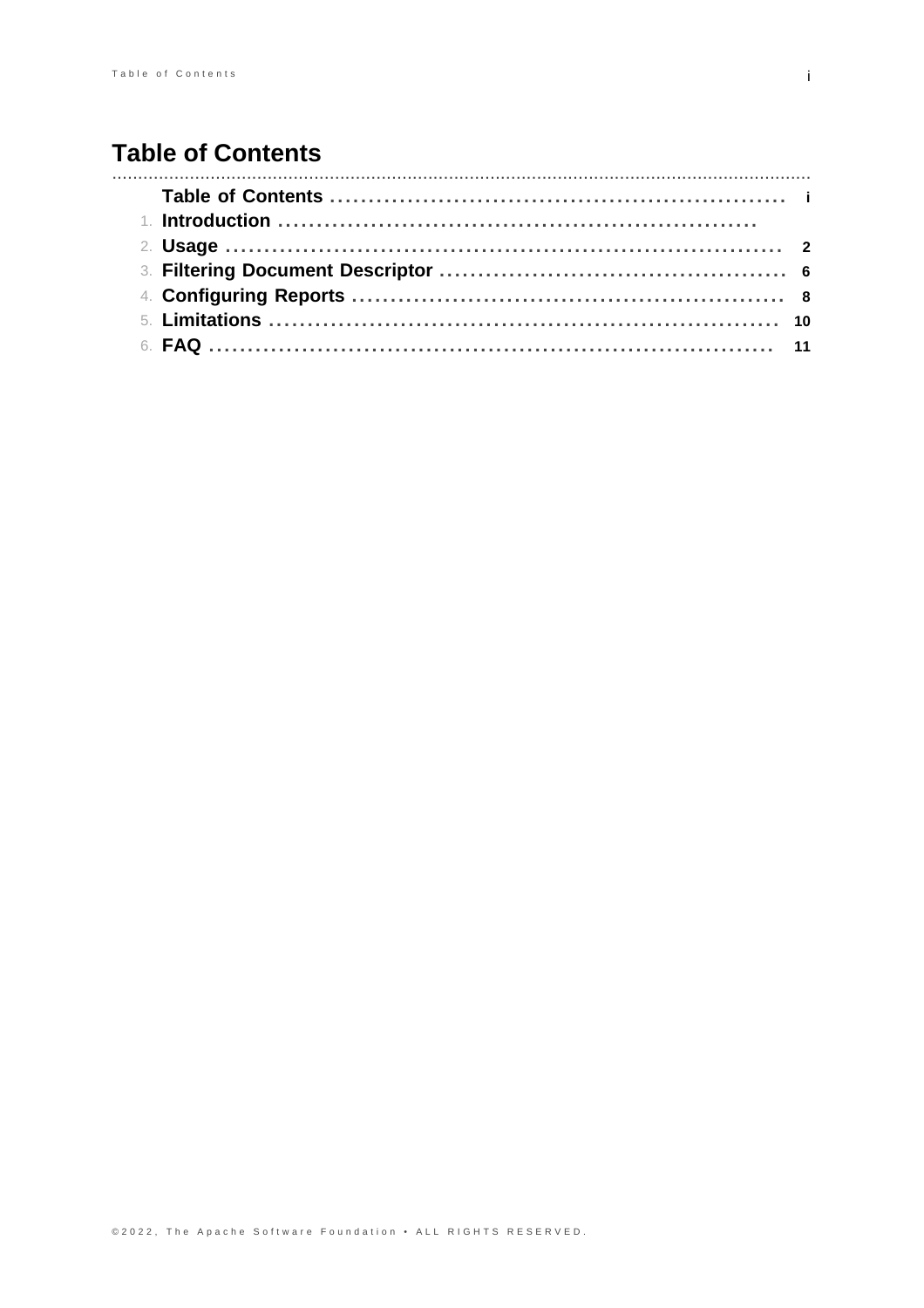Table of Contents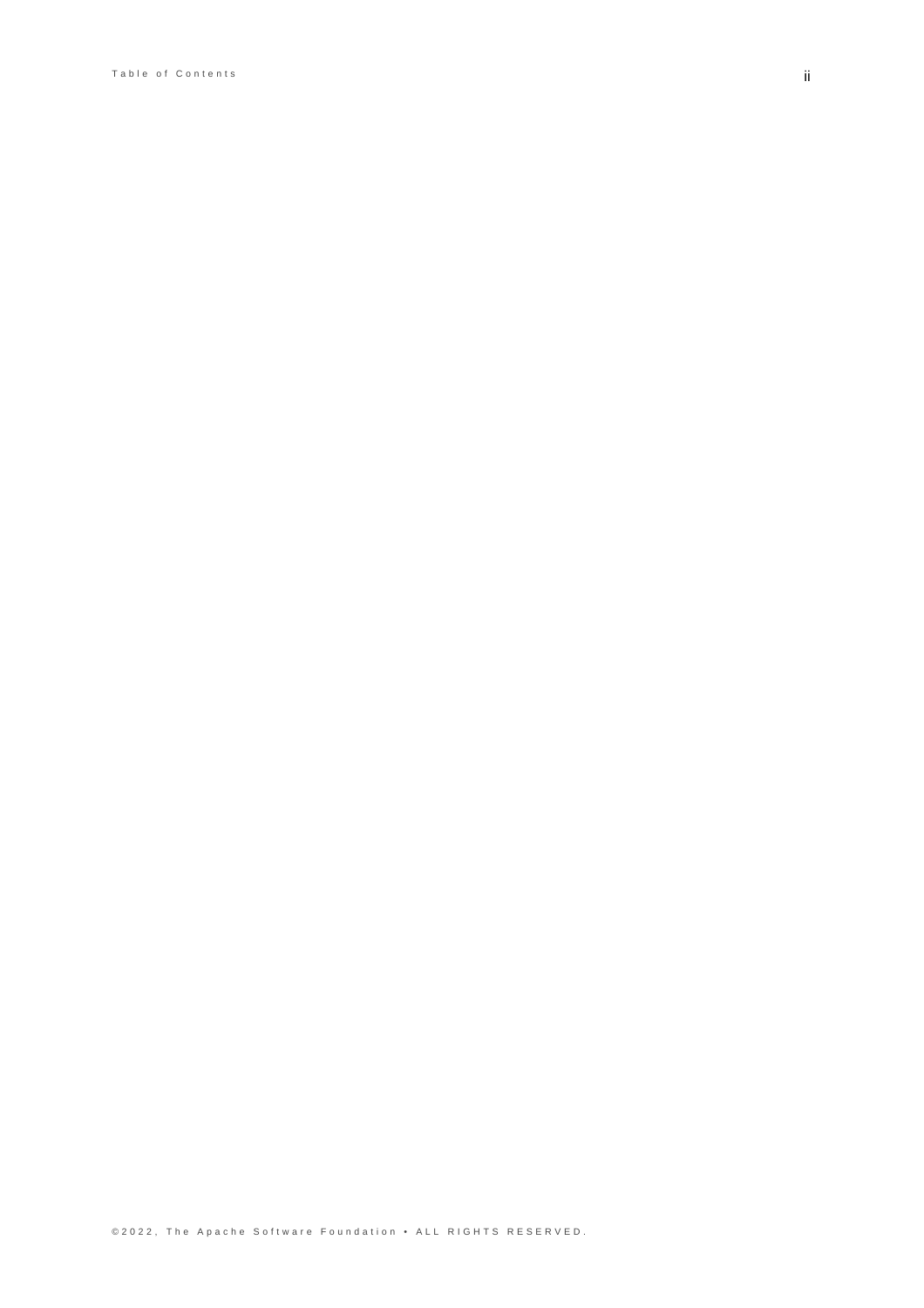# **1 Introduction**

.......................................................................................................................................

# **1.1 Apache Maven PDF Plugin**

This plug-in allows you to generate a PDF version of your project's documentation.

### **1.1.1 Goals Overview**

The PDF Plugin only has one goal.

• pdf:pdf Generates a PDF document containing all project documentation.

### **1.1.2 Usage**

General instructions on how to use the PDF Plugin can be found on the usage page. Some more specific use cases are described in the examples given below.

In case you still have questions regarding the plugin's usage, please have a look at the [FAQ](#page-14-0) and feel free to contact the user mailing list. The posts to the mailing list are archived and could already contain the answer to your question as part of an older thread. Hence, it is also worth browsing/ searching the mail archive.

If you feel like the plugin is missing a feature or has a defect, you can fill a feature request or bug report in our issue tracker. When creating a new issue, please provide a comprehensive description of your concern. Especially for fixing bugs it is crucial that the developers can reproduce your problem. For this reason, entire debug logs, POMs or most preferably little demo projects attached to the issue are very much appreciated. Of course, patches are welcome, too. Contributors can check out the project from our source repository and will find supplementary information in the guide to helping with Maven.

### **1.1.3 Examples**

Have a look at the PDF version of this web site.

The following examples show how to use the PDF Plugin in more advanced usecases:

- [Filtering Document Descriptor](#page-9-0)
- Site Phase Integration
- Configuring reports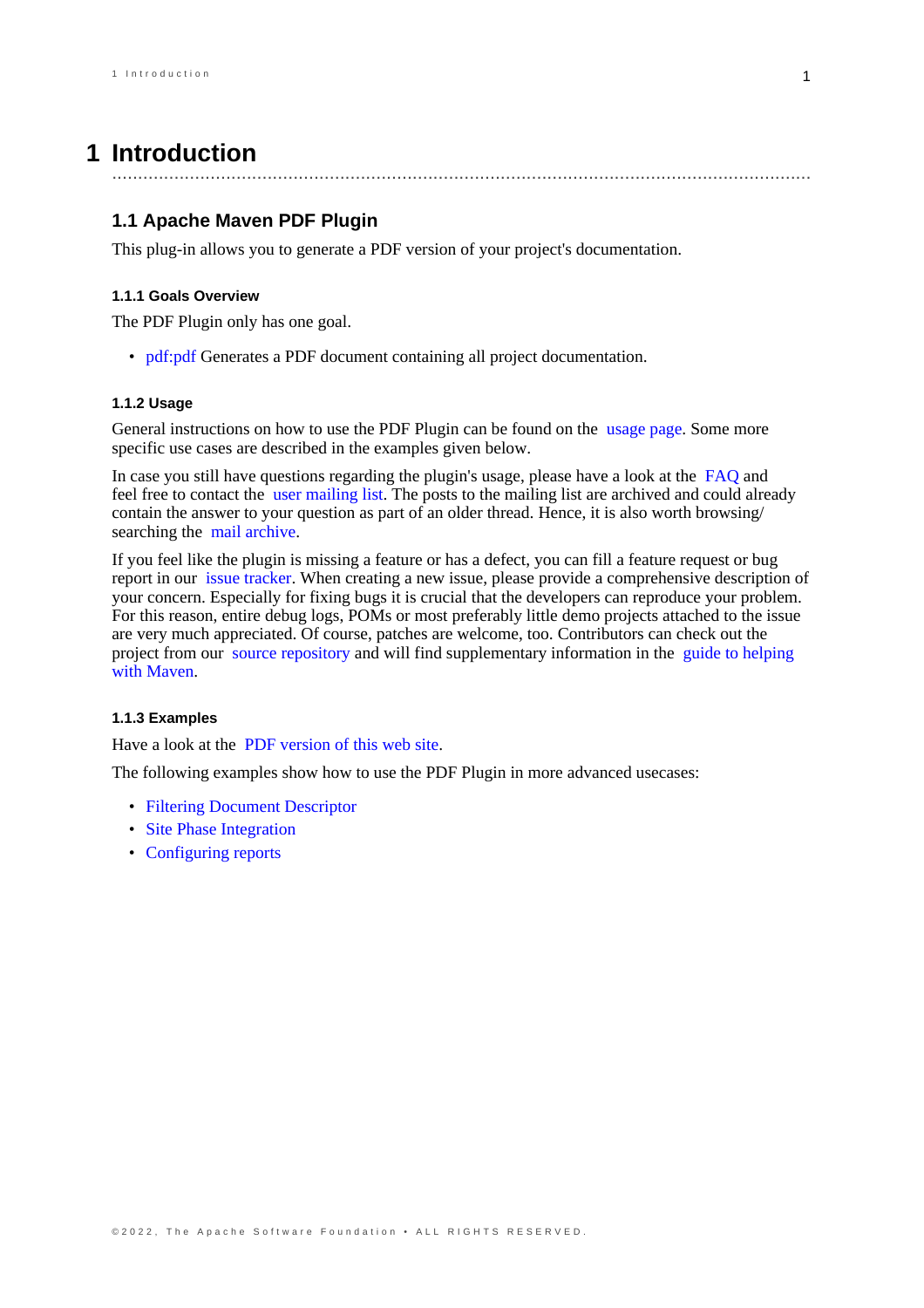# **2 Usage**

<span id="page-5-0"></span>.......................................................................................................................................

# **2.1 Using The PDF Plugin**

The Maven PDF Plugin allows you generate a PDF document of your documentation.

### **2.1.1 From The Command-line**

The PDF plugin can be called to execute from the command-line without any additional configurations. Like the other plugins, to run the PDF plugin, you use:

```
 mvn pdf:pdf
```
where the first pdf refers to the plugin's alias, and the second pdf refers to a plugin goal.

By default, the pdf will be generated in target/pdf/ directory.

## **Notes**:

- 1. By default, the PDF plugin generates a PDF document which aggregates all your site documents. If you want to generate each site document individually, you need to add -Daggregate=false in the command line.
- 2. By default, the PDF plugin uses the [FOP](http://xmlgraphics.apache.org/fop/) implementation. The plugin also supports the [iText](http://www.lowagie.com/iText/) implementation, you just need to add -Dimplementation=itext in the command line.

### **2.1.2 As Part Of Your Build Process**

The PDF plugin can be put into a project's pom.xml so that it gets executed everytime the project is built. Below is a sample configuration (to put into the list of  $\langle$ plugins> in the  $\langle$ build> section of your pom.xml) for running the PDF plugin in the site phase everytime the project is built:

```
<plugin>
   <groupId>org.apache.maven.plugins</groupId>
   <artifactId>maven-pdf-plugin</artifactId>
   <executions>
     <execution>
       <id>pdf</id>
       <phase>site</phase>
       <goals>
         <goal>pdf</goal>
       </goals>
       <configuration>
         <outputDirectory>${project.reporting.outputDirectory}</outputDirectory>
         <includeReports>false</includeReports>
       </configuration>
     </execution>
   </executions>
</plugin>
```
**Note**: In this case, the pdf plugin is coupled with the Maven Site plugin to generate both site documentation and pdfs into the default output site directory, i.e. target/site. You just need to call mvn site.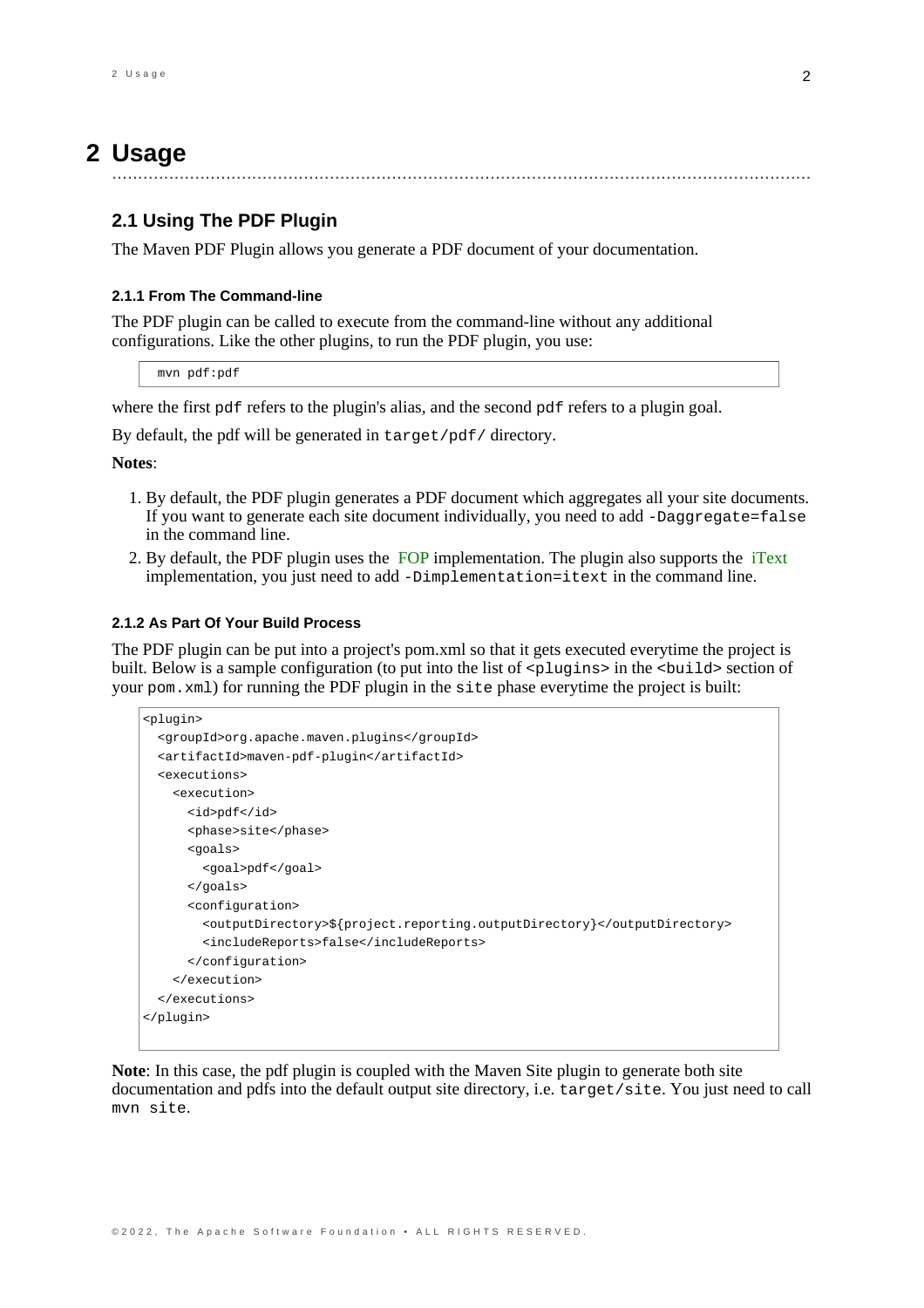### **2.1.3 Document Descriptor**

By default, the pdf plugin processes all source files as specified in the site-plugins's site.xml. You can customize which files to include in which order by using a document descriptor (by default src/ site/pdf.xml). An example is given below:

```
<document xmlns="http://maven.apache.org/DOCUMENT/1.0.1"
  xmlns:xsi="http://www.w3.org/2001/XMLSchema-instance"
  xsi:schemaLocation="http://maven.apache.org/DOCUMENT/1.0.1 http://maven.apache.org/xsd/document-1.0.1.xsd"
  outputName="maven-pdf-plugin">
  <meta>
    <title>Maven PDF Plugin</title>
    <author>The Apache Maven Project</author>
  </meta>
  <toc name="Table of Contents">
    <item name="Introduction" ref="index.apt"/>
    <item name="Usage" ref="usage.apt.vm"/>
    <item name="Filtering Document Descriptor" ref="examples/filtering.apt"/>
    <item name="Configuring Reports" ref="/examples/configuring-reports.xml.vm"/>
    <item name="Limitations" ref="limitations.apt"/>
    <item name="FAQ" ref="faq.fml"/>
 \langle /tog>
  <cover>
    <coverTitle>${project.name}</coverTitle>
    <coverSubTitle>v. ${project.version}</coverSubTitle>
     <coverType>User Guide</coverType>
    <projectName>${project.name}</projectName>
    <projectLogo>http://maven.apache.org/images/maventxt_logo_200.gif</projectLogo>
    <companyName>The Apache Software Foundation</companyName>
    <companyLogo>http://www.apache.org/images/asf_logo_wide.png</companyLogo>
  </cover>
</document>
```
The meta information is only used for the pdf cover page if no cover element is given. The toc generates a Table of Contents and specifies the order of files to include in the pdf. For a complete description of the file format, see the Document Model Reference.

### **Notes**:

- 1. Only a few of document metadatas are used by the Fo/iText sinks like author, confidential, date and title.
- 2. The document descriptor supports filtering as described in the [filtering example](#page-9-0).

### **2.1.4 Internationalization**

The PDF plugin is able to generate internationalized pdfs, similar to the site creation.

To enable multiple locales, add a configuration similar to the following to your POM: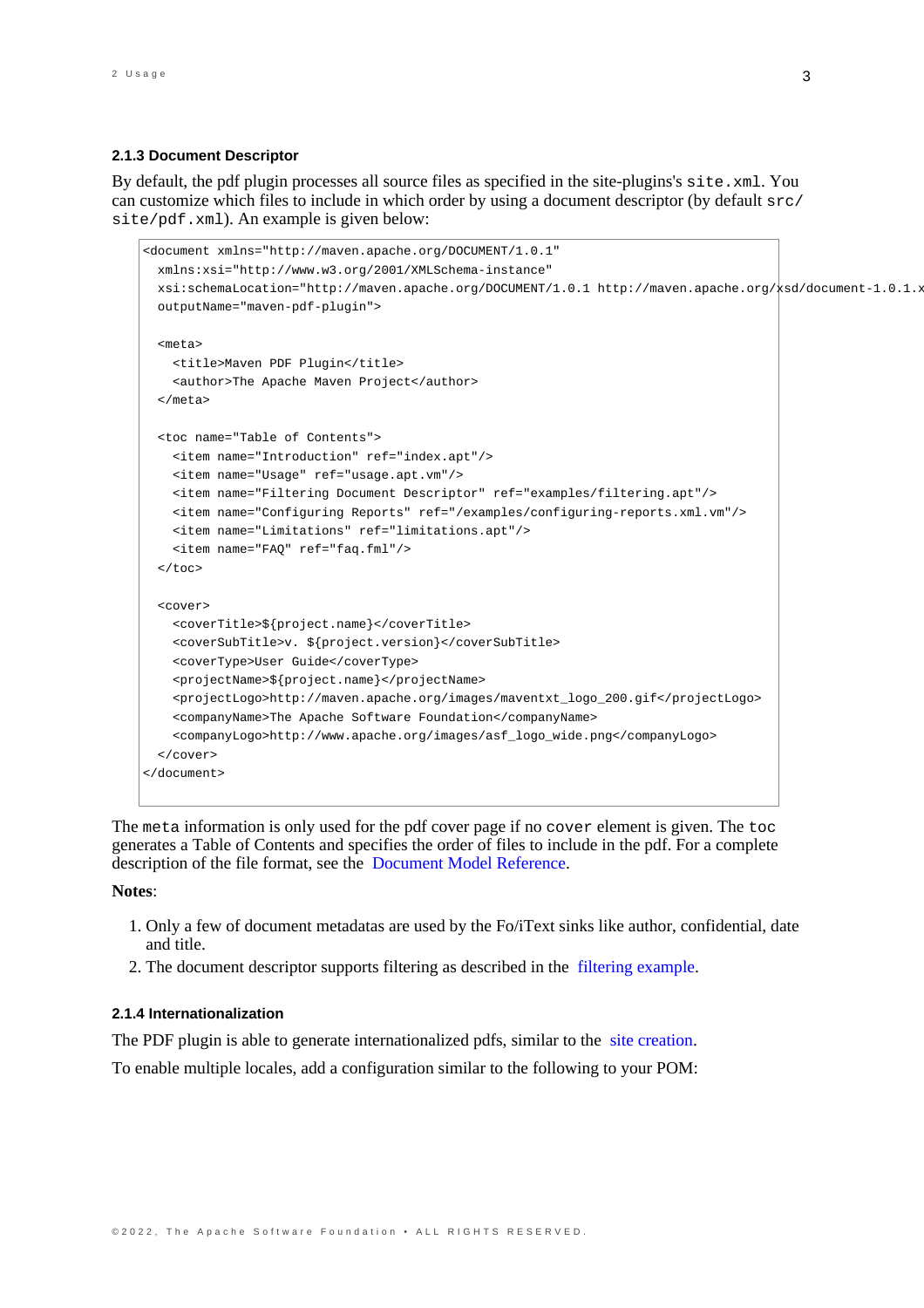```
<project>
   ...
   <build>
     <plugins>
       <plugin>
         <groupId>org.apache.maven.plugins</groupId>
         <artifactId>maven-pdf-plugin</artifactId>
         <version>1.6.0</version>
         <configuration>
           <locales>en,fr</locales>
         </configuration>
       </plugin>
     </plugins>
   </build>
   ...
</project>
```
This will generate two pdfs, one English and one French. Like the site plugin, if en is your current locale, then it will be generated at the root of the site, with a copy of the French translation of the site in the fr/ subdirectory.

The following is a complete internationalized directory layout for site and pdf plugins:

```
+- src/
   +- site/
      +- apt/
      | +- index.apt (Default version)
      |
     +- fr/
      | +- apt/
      | +- index.apt (French version)
     \overline{\phantom{a}} +- site.xml (Default site descriptor)
      +- site_fr.xml (French site descriptor)
      +- pdf.xml (Default pdf descriptor)
      +- pdf_fr.xml (French pdf descriptor)
```
### **2.1.5 Specific FOP Configuration Properties**

All the layout properties that are used for the pdf conversion using the FOP implementation are read from a default configuration file. The properties in this file may be overridden by using a custom configuration file pdf-config.xml located in src/site/resources/.

The format of this file has to be exactly the same as the original [default configuration file.](https://github.com/apache/maven-doxia/blob/master/doxia-modules/doxia-module-fo/src/main/resources/fo-styles.xslt) However, you only need to specify the properties that you want to override, *e.g.* to change the font size of preformatted text, you could use: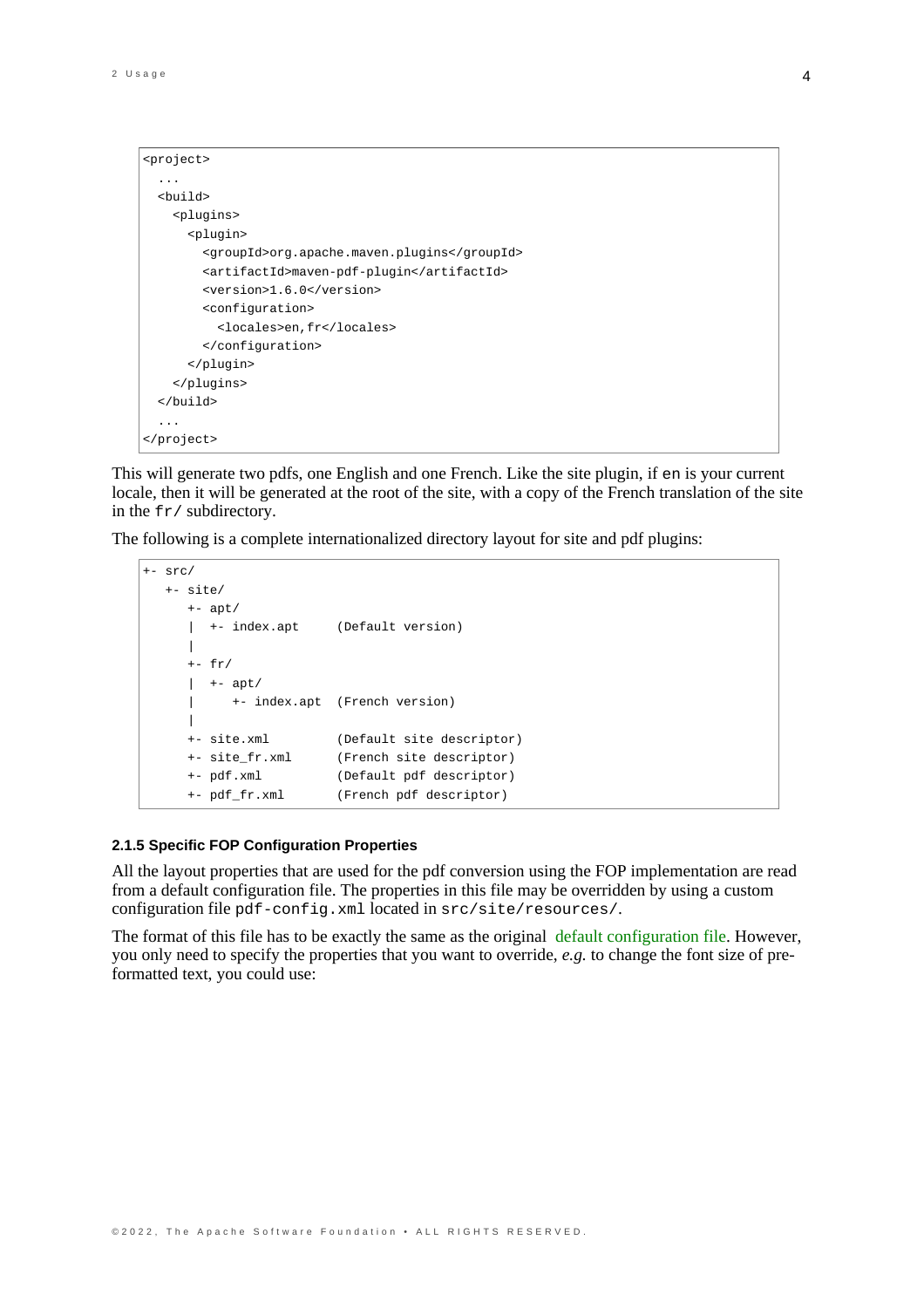```
<xsl:stylesheet
 version="1.0"
 xmlns:xsl="http://www.w3.org/1999/XSL/Transform"
 xmlns:fo="http://www.w3.org/1999/XSL/Format">
 <xsl:attribute-set name="body.pre" use-attribute-sets="base.pre.style">
    <xsl:attribute name="font-size">8pt</xsl:attribute>
  </xsl:attribute-set>
\left\langle \mathrm{xsl}\text{:style}\right\rangle
```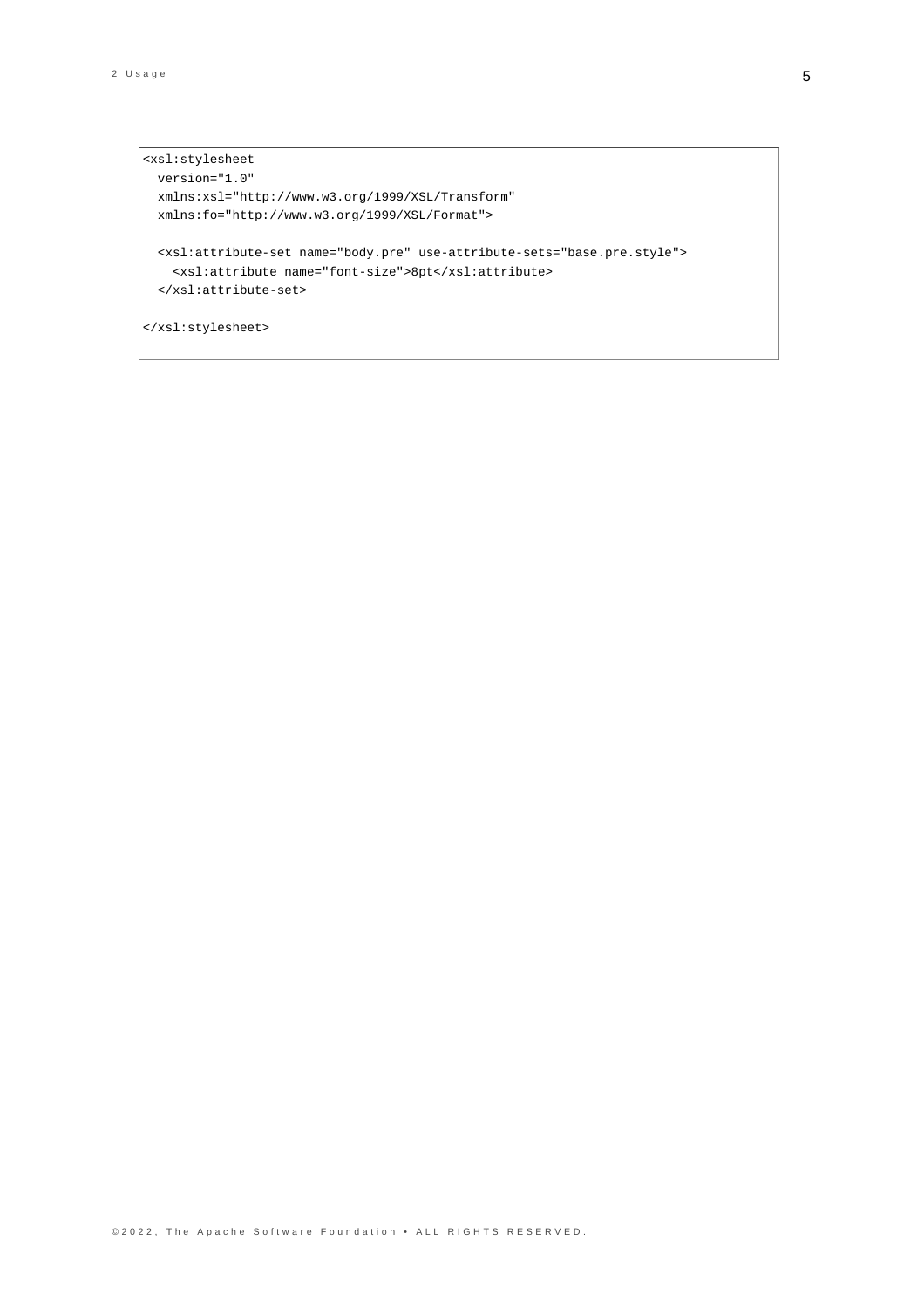# **3 Filtering Document Descriptor**

# <span id="page-9-0"></span>.......................................................................................................................................

# **3.1 Filtering Document Descriptor**

The document descriptor (aka src/site/pdf.xml) could be filtered by System properties, Maven project properties and some date properties.

| <b>Expression Samples</b>       | <b>Description</b>                                                                                                                   |
|---------------------------------|--------------------------------------------------------------------------------------------------------------------------------------|
| \${JAVA_HOME}                   | The JAVA_HOME environment value.                                                                                                     |
| \${project.name}                | The project name as defined by the $\alpha$ ame/ $\alpha$ tag in<br>pom.xml.                                                         |
| \${project.developers[0].email} | The email of the first developer as defined by the<br><developers></developers> tag in the pom.xml.                                  |
| $${date}$                       | The current date displayed in ISO-8601 format (i.e.<br>$yyyy-MM-dd$ , for instance $2009-06-22$ .                                    |
| $${time}$                       | The current time displayed in ISO-8601 format (i.e.<br>$HH:mm:ss'Z$ , for instance $12:26:48Z$ .                                     |
| \${dateTime}                    | The current date Time displayed in ISO-8601 format<br>(i.e. $yyyy-MM-dd' T'HH:mm:ss'Z$ ), for instance<br>$2009 - 06 - 22T12:24:17Z$ |
| \${year} \${month} \${day}      | The single date informations.                                                                                                        |
| \${hour} \${minute} \${second}  | The single time informations.                                                                                                        |

# **3.2 Example**

For instance, if you have defined the following pom.xml and pdf.xml:

```
<project>
   <modelVersion>4.0.0</modelVersion>
  <version>1.0-SNAPSHOT</version>
   <name>Your project</name>
   ...
  <developers>
    <developer>
      <email>your@email.com</email>
       ...
    </developer>
   </developers>
   ...
</project>
```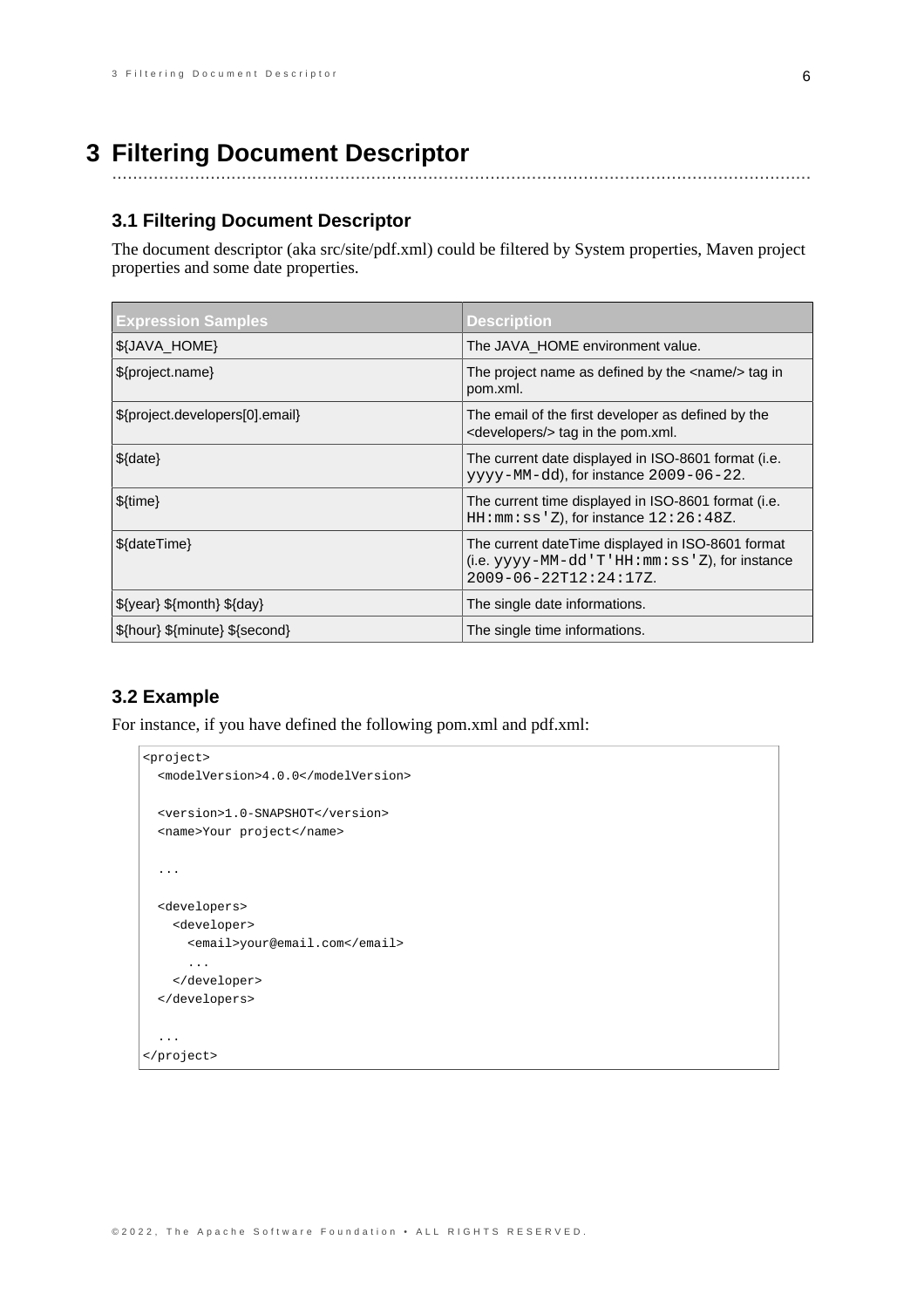</document>

```
<document xmlns="http://maven.apache.org/DOCUMENT/1.0.1"
  xmlns:xsi="http://www.w3.org/2001/XMLSchema-instance"
  xsi:schemaLocation="http://maven.apache.org/DOCUMENT/1.0.1 http://maven.apache.org/xsd/document-1.0.1.xsd"
  outputName="maven-pdf-plugin-doc-${project.version}">
  <meta>
    <title>User guide of ${project.name} version ${project.version}</title>
    <author>${project.developers[0].email}</author>
   </meta>
   <toc name="Table of Contents">
     ...
 \langletoc>
  <cover>
    <coverdate>${date}</coverdate> <!-- current date in ISO 8601 format -->
     <!-- <coverdate>${day}/${month}/${year}</coverdate> current date in French format -->
     ...
  </cover>
```
The title will be User guide of Your project version 1.0-SNAPSHOT and the author will be your@email.com.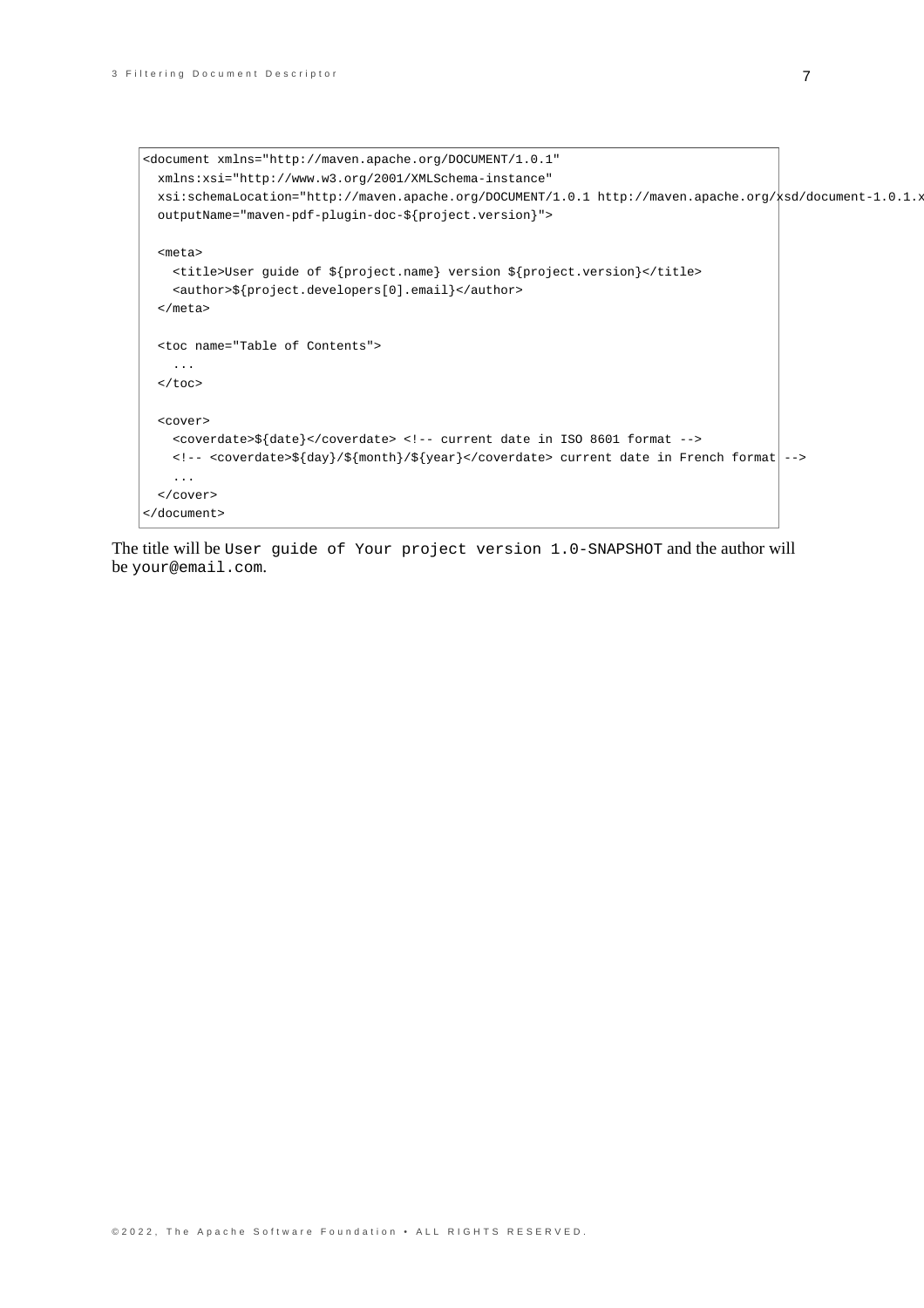# <span id="page-11-0"></span>**4 Configuring Reports**

# **4.1 Configuring Reports**

Since version 1.1, all Maven reports will be included by default in the generated PDF. You should configure the <reporting/> section of your POM similar than the site plugin

.......................................................................................................................................

For instance, you could have the following:

```
<project>
   ...
  <reporting>
    <plugins>
       <plugin>
         <groupId>org.apache.maven.plugins</groupId>
         <artifactId>maven-project-info-reports-plugin</artifactId>
         <version>2.1.2</version>
         <reportSets>
           <reportSet>
             <reports>
                <report>project-team</report>
                ...
             </reports>
           </reportSet>
         </reportSets>
       </plugin>
       ...
     </plugins>
   </reporting>
   ...
   <project>
```
## **Notes:**

- 1. to exclude the reporting generation inside the PDF, you should add DincludeReports=false in the command line.
- 2. only internal reporting plugins will be added in the PDF, external reporting plugins like Javadoc will be skipped.

# **4.1.1 Enhancements**

Having many reports increases **hugely** the build time, so it is recommended to select only the wanted reports to be included in the PDF. It is recommended to define a reporting profile in your pom, similar to the following: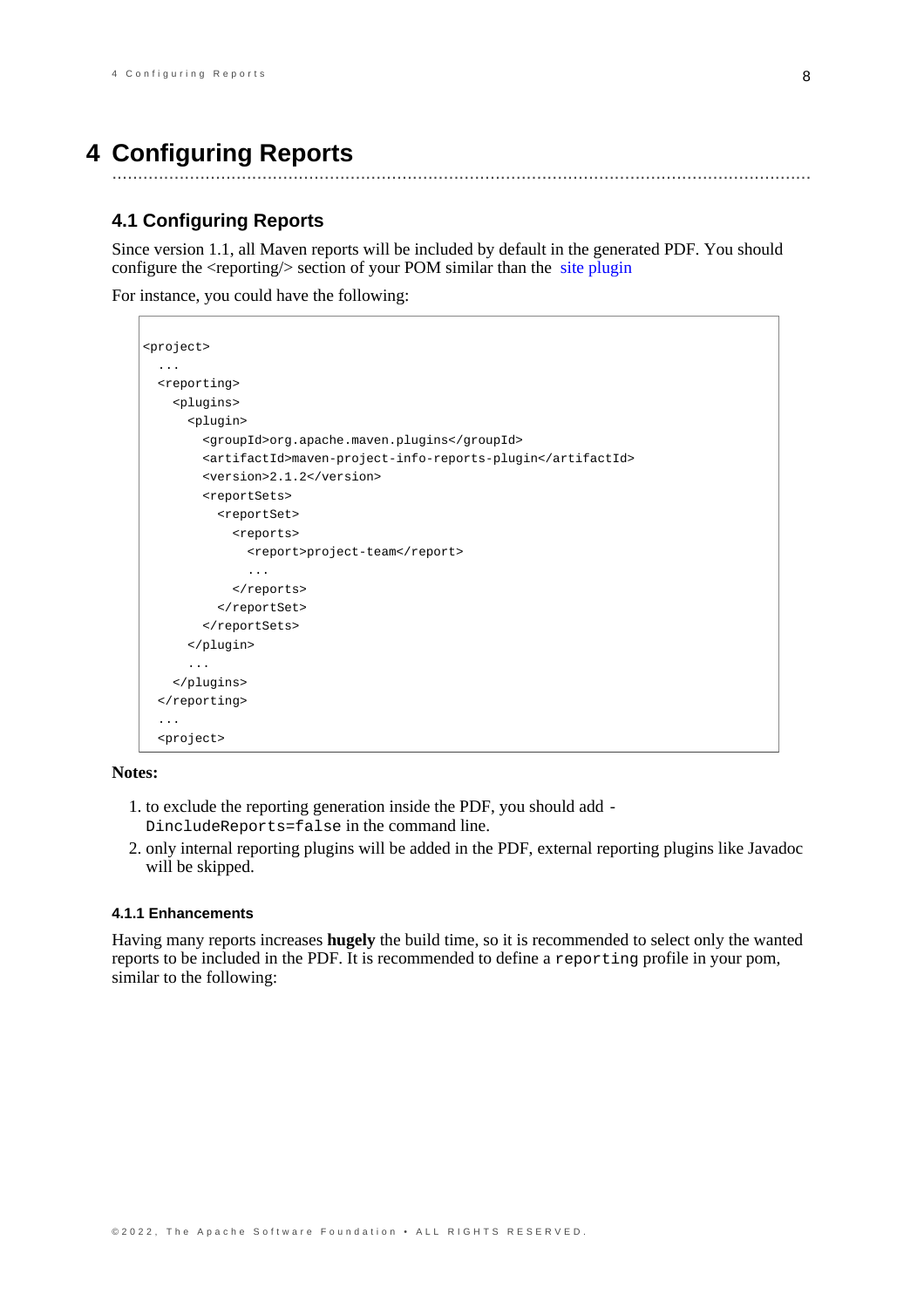```
<project>
  ...
   <profiles>
     <profile>
       <id>pdf</id>
       <reporting>
         <plugins>
           <plugin>
             <artifactId>maven-project-info-reports-plugin</artifactId>
             <version>2.1.2</version>
             <reportSets>
               <reportSet>
                 <reports>
                   <report>cim</report>
                    <!-- take too long time
                    <report>dependencies</report> -->
                    <report>dependency-convergence</report>
                    <report>dependency-management</report>
                    <!-- already present
                   <report>index</report> -->
                    <report>issue-tracking</report>
                    <report>license</report>
                    <report>mailing-list</report>
                    <report>plugin-management</report>
                    <report>plugins</report>
                    <report>project-team</report>
                   <report>scm</report>
                    <report>summary</report>
                  </reports>
               </reportSet>
             </reportSets>
           </plugin>
         </plugins>
       </reporting>
       <build>
         <defaultGoal>pdf:pdf</defaultGoal>
         <plugins>
           <plugin>
             <groupId>org.apache.maven.plugins</groupId>
             <artifactId>maven-pdf-plugin</artifactId>
             <version>1.6.0</version>
           </plugin>
         </plugins>
       </build>
     </profile>
     ...
   </profiles>
   ...
   <project>
```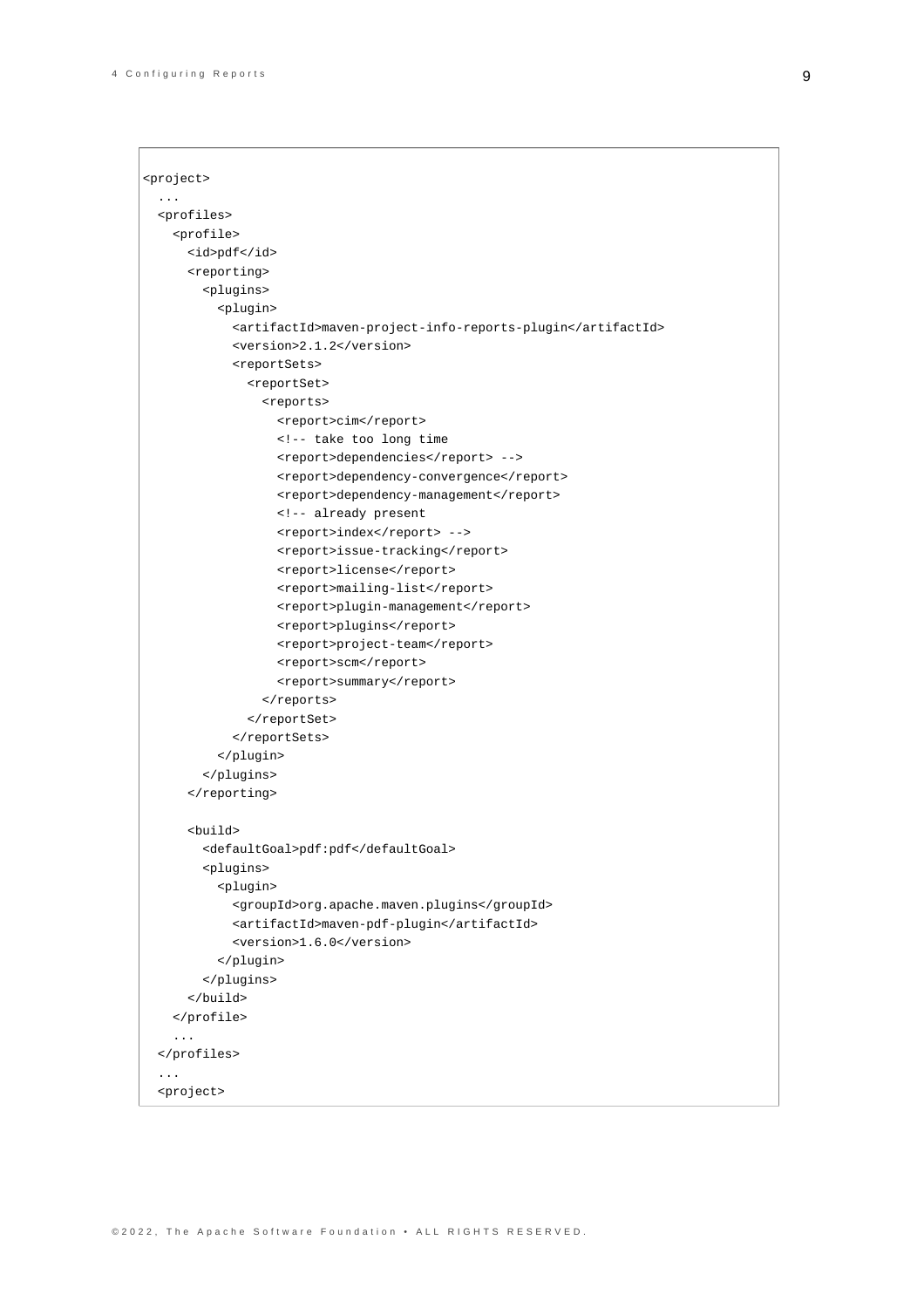# **5 Limitations**

<span id="page-13-0"></span>.......................................................................................................................................

# **5.1 Known Bugs and Limitations**

Just a brief selection...

## **5.1.1 Missing Features**

• Menu sub-items are not supported in TOC (every source document starts a new chapter).

## **5.1.2 Implementation Specific Issues**

These are not limitations of the plugin itself, but are listed here for completeness.

- Apache FOP issues
	- Table widths are always uniformly distributed.
	- Identical id attributes (eg anchors) within one document will lead to a build failure.
- iText issues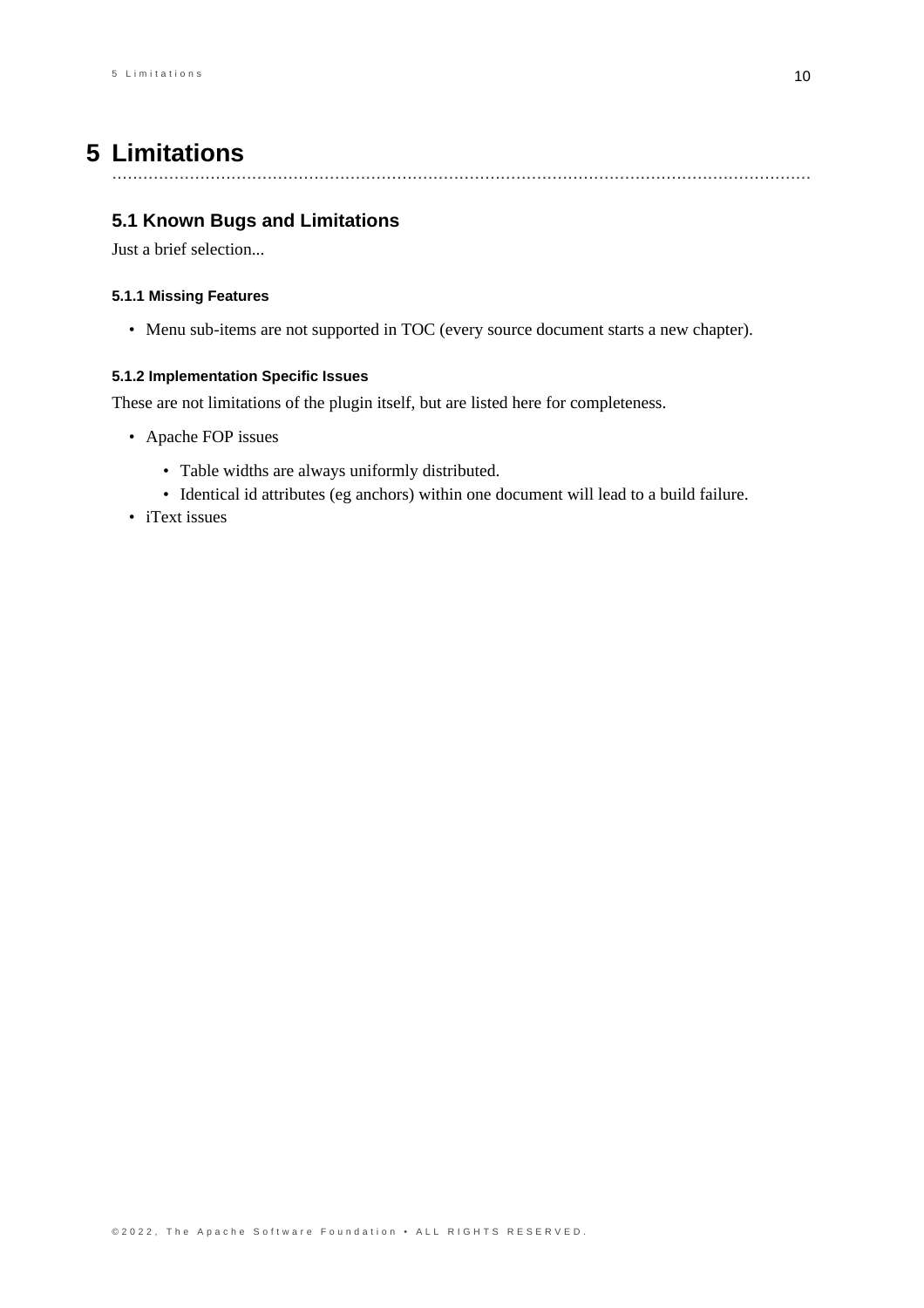<span id="page-14-0"></span>.......................................................................................................................................

## <span id="page-14-5"></span>**6.1 Frequently Asked Questions**

### **General**

- 1. [Is it possible to create a book?](#page-14-1)
- 2. [What graphics formats are supported?](#page-14-2)

### **Specific problems**

- 1. [Why does my image not fit on the page?](#page-14-3)
- 2. [How can I center/in-line my image?](#page-14-4)

# **6.2 General**

### <span id="page-14-1"></span>**Is it possible to create a book?**

The [Doxia Book code](http://svn.apache.org/repos/asf/maven/doxia/doxia/trunk/doxia-book/) currently only supports the iText module for generating a pdf book.

[\[top\]](#page-14-5)

### <span id="page-14-2"></span>**What graphics formats are supported?**

You can use the same graphics formats as are supported by the chosen implementation, eg see [Apache FOP Graphics Formats](http://xmlgraphics.apache.org/fop/0.94/graphics.html) and [iText Images](http://itextdocs.lowagie.com/tutorial/objects/images/index.php). You should probably take care of image resolution, see bellow.

[\[top\]](#page-14-5)

# **6.3 Specific problems**

### <span id="page-14-3"></span>**Why does my image not fit on the page?**

This is most likely a resolution problem, for instance your image was saved with a 72 dpi resolution. Try to use an image with a higher resolution, like 96 dpi. You could resize your image whith this program: [gimp.](http://www.gimp.org/) This is the only solution if you include the image from an apt source file (since in apt there is no possibility to specify the size of an image), if you are using xdoc, you may additionally indicate the size of the image using the width/height attributes of the img tag.

[\[top\]](#page-14-5)

### <span id="page-14-4"></span>**How can I center/in-line my image?**

If you are using apt then your images will always be block-level elements, ie they will get centered in a separate paragraph. Apt does not support in-line images.

Using xdoc you are more flexible. By default a simple  $\langle \text{img} \rangle$  tag can be used for an in-line image, eg:

<p> Here's a little icon: <img src="image.jpg"/> inside my text.  $\langle$ /p>

If you want your image centered you may put it explicitly inside a centered paragraph: